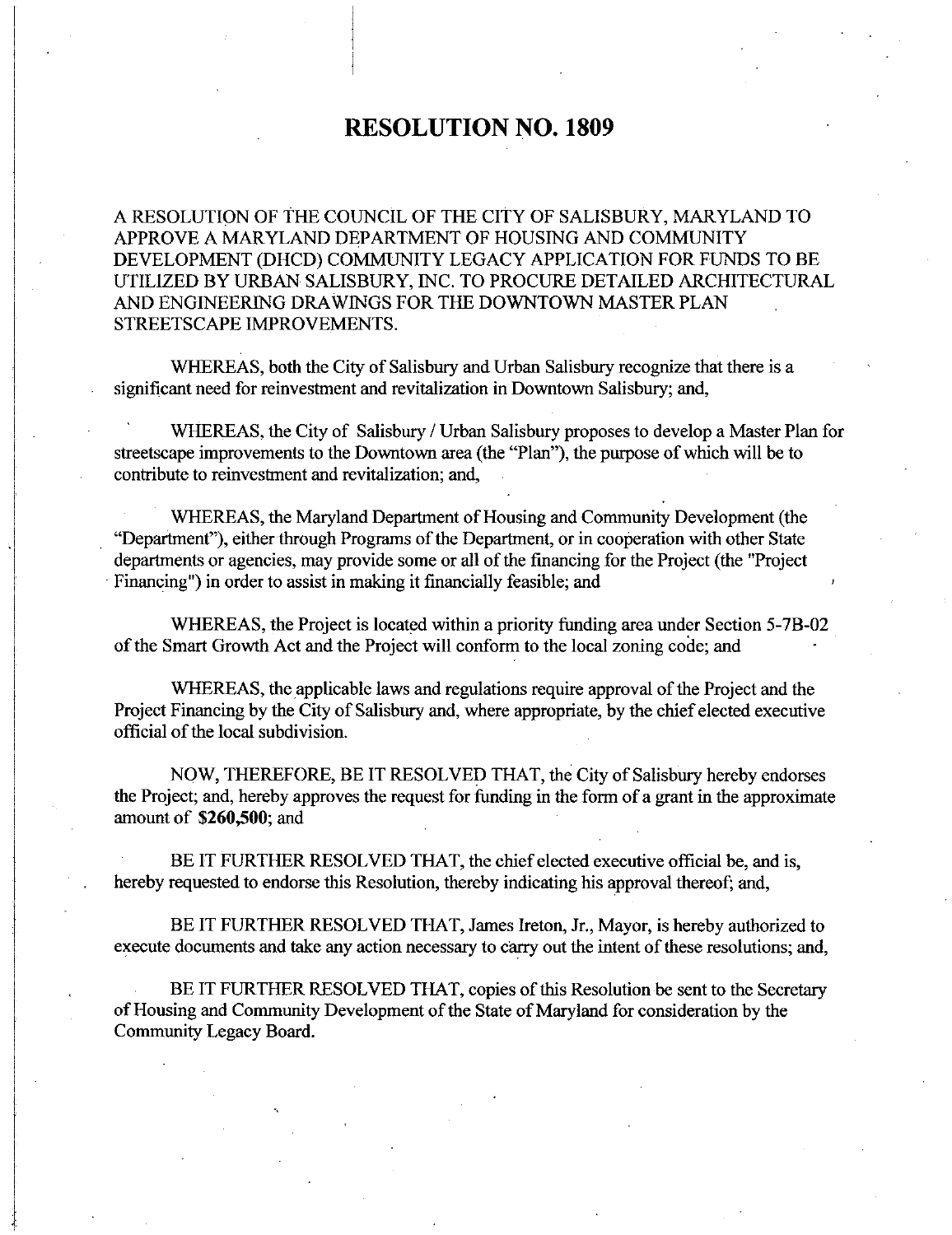THE ABOVE RESOLUTION was introduced and duly passed at a meeting of the Council of the City of Salisbury, Maryland held on July 27, 2009, and is to become effective<br>
immediately.<br>
Frenda J. Colegrove Colegrove Louise Smith<br>
CITY CLERK COUNCIL PRESIDENT immediately

Brenda Y. Colegrove CITY CLERK

Louise Smith COUNCIL PRESIDENT

APPROVED BY ME THIS<br>  $28^{+\nu}$  day of  $\mu$  2009 L JamesAreton, Jr.

Mayor